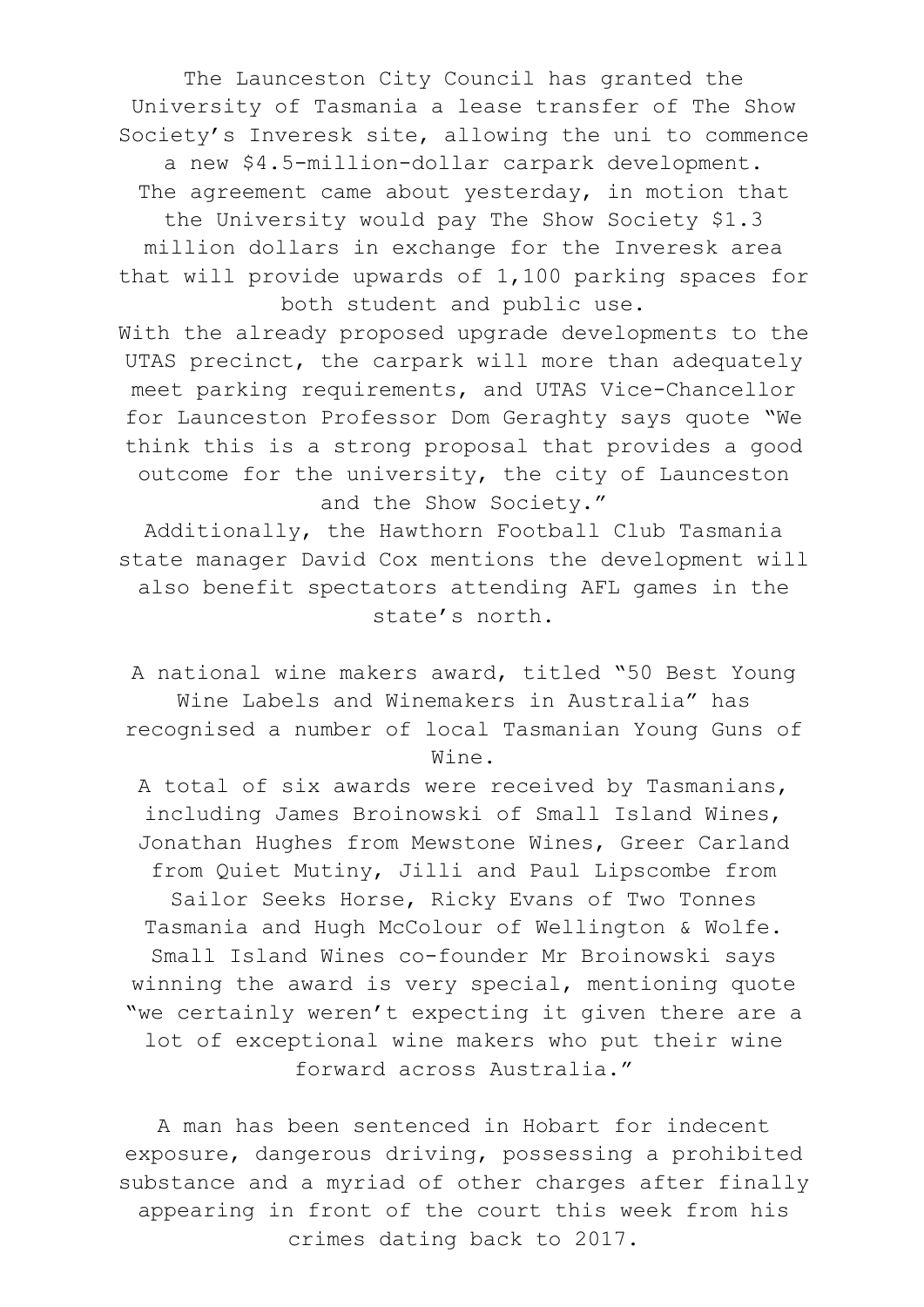57-year-old Brett Langdon Wescombe ingested a large number of synthetic drugs that he purchased online and proceeded to flash his genitals at a dog-walker

at a suburban park, then drive in an erratic and unpredictable manner on the East Derwent and Tasman highways.

Tailgating other cars, cutting off numerous drivers and driving at excessive speeds of more than 110 kilometres an hour on the Tasman Highway, Wescombe even came to a complete stop, forcing a truck to swerve, only narrowly missing his vehicle. Police eventually arrested Wescombe masturbating in a Warrane carpark where he tested positive to MDMA and cannabis, but escaped police custody momentarily when being escorted to conduct a routine blood test. Justice Michael Brett dismissed Wescombe's appeal that he had no memory of the events, saying he did not have reduced culpability because of intoxication, but it was ruled that the indecent exposure was highly out of character.

Wescombe pleaded guilty and was given an 18-month home detention order and must undergo regular drug testing by a parole officer, and has been suspended from driving for three years.

Aaand Cottage School in Bellerive will be closing its doors to students until further notice as of next Thursday, after nearly a third of the school was marked absent yesterday. The school already has a small number of students

enrolled, but with the coronavirus having notable impacts on school attendance across the state, the Cottage School committee held a meeting last night agreeing to close the school and facilitate students' learning from home.

School leader Julie Leitch mentions that students will be given learning packages and resources to take home with them, and specific software will be loaded onto iPads and laptops so students can stay connected with teachers and classmates.